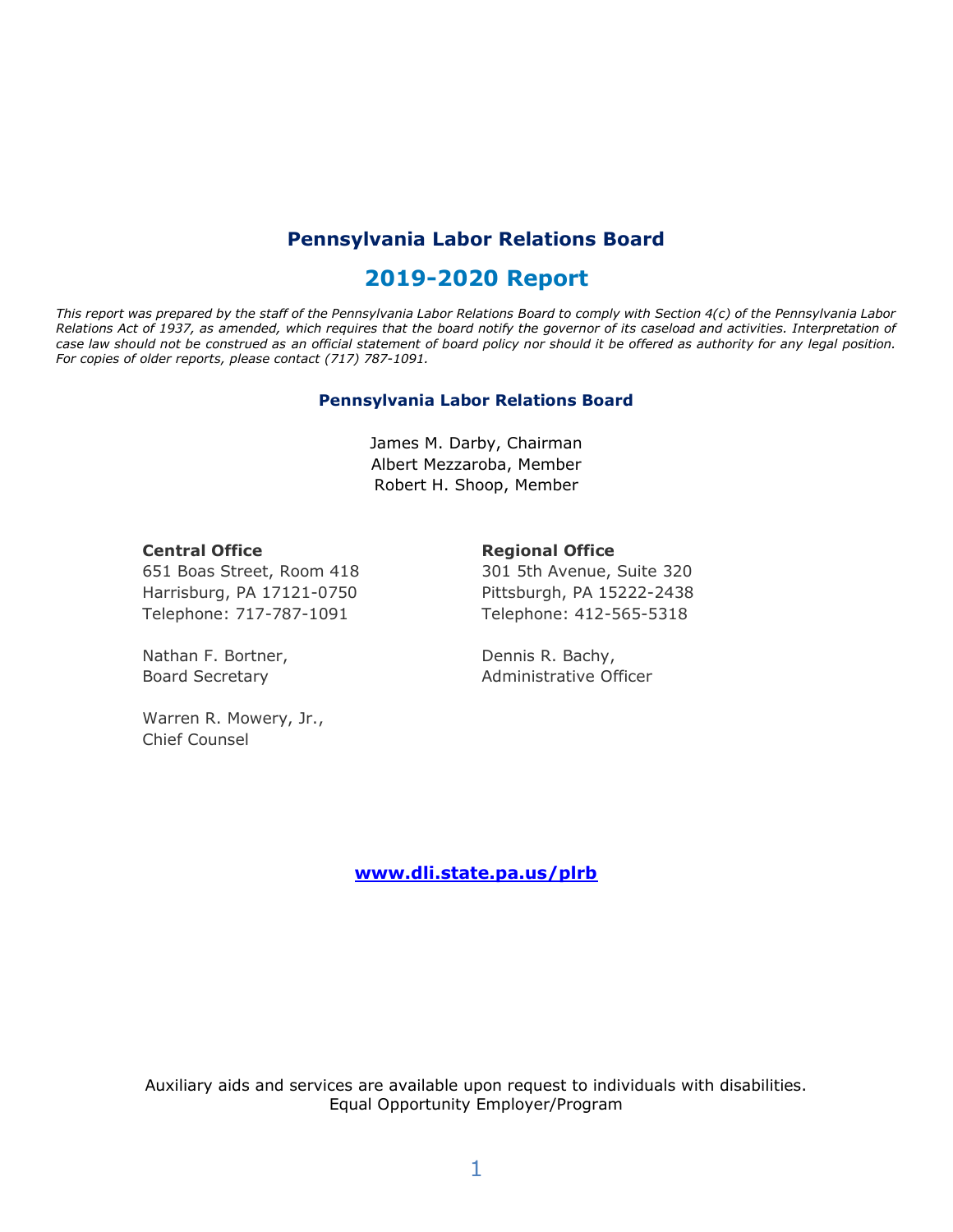# **Table of Contents**

| ك ۱۳۰۰ - ۱۳۰۰ - ۱۳۰۰ - ۱۳۰۰ - ۱۳۰۰ - ۱۳۰۰ - ۱۳۰۰ - ۱۳۰۰ - ۱۳۰۰ - ۱۳۰۰ - ۱۳۰۰ - ۱۳۰۰ - ۱۳۰۰ - ۱۳۰۰ - ۱۳۰۰ - ۱۳ |
|---------------------------------------------------------------------------------------------------------------|
|---------------------------------------------------------------------------------------------------------------|

|--|

|--|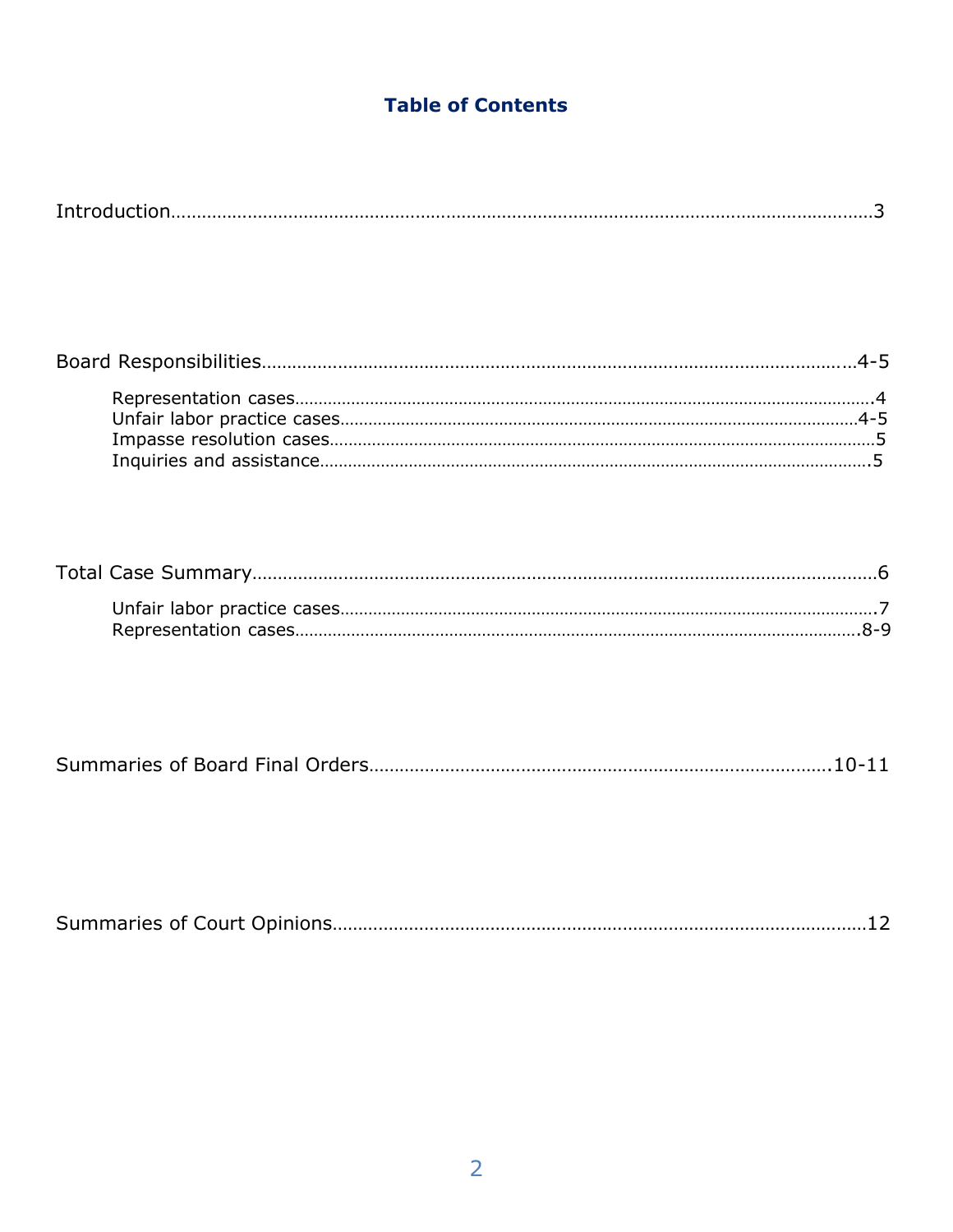## **Introduction**

This report explains the roles, responsibilities, and activities of the Pennsylvania Labor Relations Board (Board) during the 2019 and 2020 calendar years. The report contains summaries of board final orders and court opinions issued during those years; discussions and statistics on the Board's caseload; and caseprocessing activities for each of the statutes administered by the Board.

The Board is composed of three members who are appointed by the governor and confirmed by the Senate to serve six-year terms, staggered at two-year intervals. The staff in the central Harrisburg office and the regional Pittsburgh office is responsible for the Board's administrative, operational, and adjudicative activities, while the three-member Board decides appeals of staff determinations and hearing examiner orders.

The Board is responsible for administering and enforcing four laws concerning labor-management relations.

The [Pennsylvania Labor Relations Act](http://www.portal.state.pa.us/portal/server.pt?open=514&objID=552984&mode=2) (PLRA), which created the Board in 1937, encourages the peaceful resolution of private-sector industrial strife and unrest through collective bargaining between employers and their employees. The PLRA protects employees, employers, and labor organizations engaged in legal activities associated with the collective bargaining process. The Board's private-sector jurisdiction is now very limited and only consists of Pennsylvania-based employers and their employees not covered by the [National Labor Relations Act](http://nlrb.gov/national-labor-relations-act) (NLRA), often referred to as the Wagner Act. Passed in 1935, the NLRA served as a precursor and model of the PLRA.

Most of the Board's jurisdiction is in the public sector. The [Public Employe Relations Act](http://www.portal.state.pa.us/portal/server.pt?open=514&objID=552991&mode=2) (PERA), enacted in 1970, extends collective bargaining rights and obligations to most public employees and their employers at the state, county, and local government levels, and vests the Board with administrative authority to implement its provisions.

A 1977 decision of the Pennsylvania Supreme Court further expanded the Board's jurisdiction to include representation and unfair practice issues arising from [Act 111 of 1968](http://www.portal.state.pa.us/portal/server.pt?open=514&objID=552988&mode=2) (Act 111), which grants collective bargaining rights to police officers and firefighters.

[Act 88 of 1992](http://www.portal.state.pa.us/portal/server.pt?open=514&objID=552940&mode=2) (Act 88) provides specific bargaining and impasse procedures for school employees and employers. Under Act 88, the Board is required to make fact-finding appointments under certain circumstances and within specific timeframes. Act 88 also provides that mandatory arbitration will be implemented after a strike has reached the point where 180 days of instruction can no longer be provided by the last day of school or June 15, whichever is later.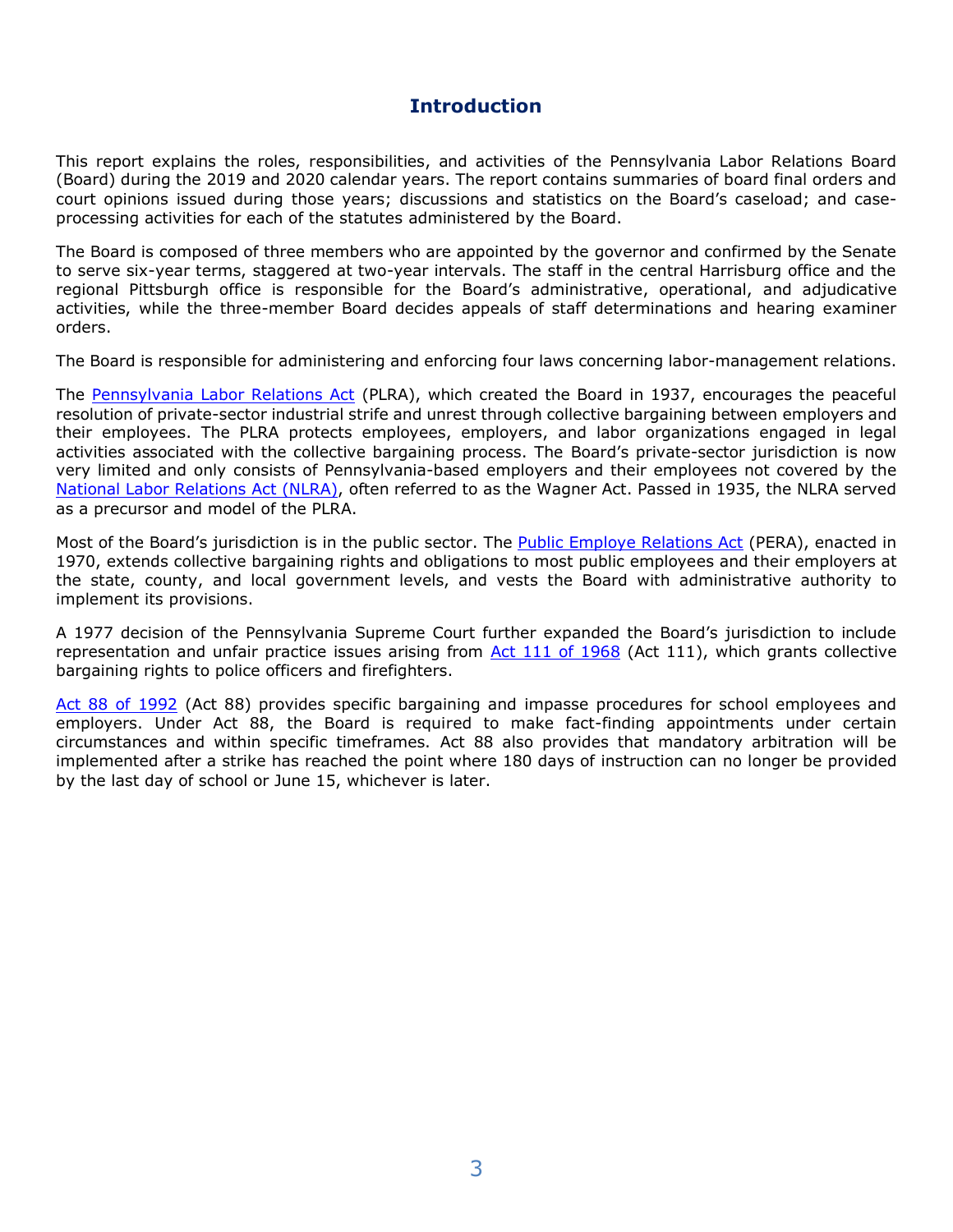### **Board Responsibilities**

Although specific provisions may vary, the Board's basic duties are similar in public and private-sector cases. The Board has the responsibility to determine the appropriateness of collective bargaining units and certify exclusive bargaining representatives, as well as the authority to remedy and prevent unfair labor practices. In addition, for public employees other than police and firefighters, the Board plays a role in the resolution of collective bargaining impasses.

#### **Representation Cases**

In accordance with each collective bargaining act, employees may organize in units represented by employee organizations of their own choosing for the purpose of bargaining collectively with their employers concerning wages, hours, and other terms and conditions of employment. Under PERA, units of first-level supervisors may also be organized in order to "meet and discuss" with their employers concerning issues that are bargainable for other employees. One of the Board's major functions is to determine the appropriateness of collective bargaining units, based on guidelines established in each act, case law, and policy. The Board then conducts secret ballot elections to determine whether a majority (or 50% under Act 111) of employees in an appropriate unit wish to be represented by an employee organization. Employees or employee organizations seeking representation must file a petition supported by a showing of interest of 30% of the employees in the unit.

Units may be certified without conducting elections if an employer does not question the appropriateness of a unit or the majority status of the petitioning employee organization and joins with the employee organization to request that the Board issue a certification.

Once certified as the exclusive bargaining representative, an employee organization can be decertified by the filing of a decertification petition, which must also be supported by a showing of interest of 30% of the employees in the unit. In the case of an employer-filed decertification petition, a statement or other evidence of a substantiated good faith doubt of the majority status of the representative is required. The certified representative will lose its status if it does not receive a majority (or 50% under Act 111) of the valid votes cast in an election. A certified representative can also voluntarily relinquish its status through the filing of a disclaimer of interest.

Parties may also petition the Board to amend an existing unit to include or exclude positions. This procedure, called a Unit Clarification, is used to allocate newly created positions and to determine managerial, supervisory or confidential status of a position. The Board may also amend a previously issued certification to reflect a change in the name or the affiliation of an employee representative.

#### **Unfair Labor Practice Cases**

The Board enforces and protects the rights of parties to organize and bargain collectively through adjudication of charges of unfair labor practices and direction of remedies if such practices are found. Both the PLRA and PERA outline the unfair practices prohibited by employers, employees, and employee organizations. The unfair practice prohibitions in the PLRA are applied to police, firefighters and their employers under Act 111.

The Board's [Rules and Regulations](http://www.portal.state.pa.us/portal/server.pt?open=514&objID=552985&mode=2) authorize the Board Secretary to issue complaints in unfair practice charges when it is determined that a sufficient cause of action is stated in the charge. After a complaint is issued, the case is assigned to a hearing examiner for further investigation. Conciliation can be used for the purpose of arriving at a settlement of the case without a formal hearing. Should conciliation fail, the case proceeds to a formal hearing.

At the hearing, a representative of the party that filed the charge prosecutes the case before a hearing examiner. Both parties have the opportunity to present testimony and documentary evidence and crossexamine witnesses. After a hearing, the hearing examiner issues a decision called a Proposed Decision and Order containing a statement of the case, findings of fact, conclusions of law, and an order either dismissing or sustaining the charge. If the charge is sustained, appropriate actions to remedy the effect of the unfair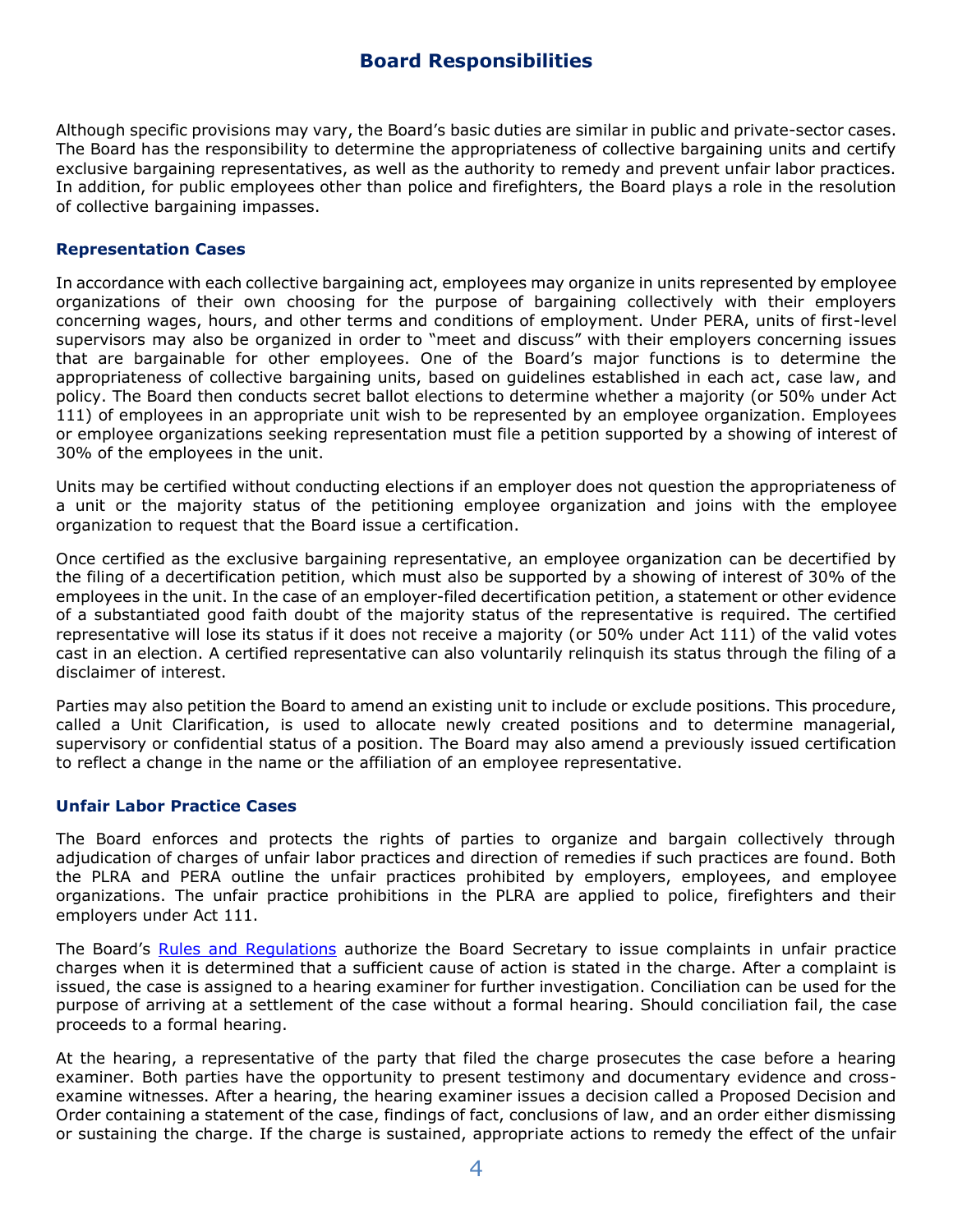practice may be ordered. If necessary, the Board has the authority to petition the courts for the enforcement of its orders, appropriate temporary relief, or restraining orders.

Occasionally, charges are filed by public employees against employee organizations alleging violations of the union's duty of fair representation. These are dismissed for lack of jurisdiction based on a Pennsylvania Supreme Court decision that held that such actions do not constitute an unfair labor practice. Instead, these situations must be addressed in the courts by the individual. See Ziccardi v. Commonwealth of Pennsylvania, Department of General Services, et.al., 500 Pa. 326, 456 A.2d 979 (1982), and Narcotics Agents Regional Committee, FOP, Lodge No. 74 v. AFSCME and the Commonwealth of Pennsylvania 780 A.2d 863 (PA Cmwlth 2001). Duty of fair representation charges filed by private-sector employees are also dismissed for lack of jurisdiction, but these employees may address their allegations to the National Labor Relations Board.

### **Impasse Resolution Cases**

The Board has certain authority relating to collective bargaining impasses between employers and employees under PERA and Act 88. Both PERA and Act 88 provide for mandatory mediation of bargaining impasses through the [Pennsylvania Bureau of Mediation.](http://www.dli.state.pa.us/portal/server.pt/community/mediation_services/10522) In the event mediation is utilized and exhausted, the Board becomes involved in two types of impasse resolution processes -fact finding and arbitration.

#### **Fact Finding**

Under PERA, the Board has the discretion to appoint fact finders to attempt to settle bargaining impasses if it feels it would be beneficial. Although the language of the statute refers to "panels", in almost all cases the Board appoints a single fact finder. Once appointed, the fact finder holds hearings and must issue a report within 40 days containing findings of fact and recommendations. The parties then have 10 days either to accept or reject the report. If either party rejects the report, it is published and the parties must reconsider for 10 days to accept or reject it. If either party again rejects the report, the process is concluded without resolution. If both parties accept the report, the bargaining impasse is resolved and the report is incorporated into a bargaining agreement.

Under Act 88, the authority for making fact-finding appointments in cases involving school employees transferred from PERA. Unlike PERA, Act 88 provides for mandatory appointment of fact-finders in certain circumstances based on timeframes contained in the act, as well as discretionary appointments.

Most of the Board's fact-finding appointments are made pursuant to Act 88. Fact-finding under PERA is limited because of a 1992 decision of the Pennsylvania Supreme Court, which held that the Board lacks authority to appoint fact finders later than 130 days prior to the employer's budget submission date (City of Philadelphia v. Pennsylvania Labor Relations Board, 614 A.2d 213, 23 PPER ¶23186 (1992)).

#### **Arbitration**

The Board's other impasse resolution authority involves the interest arbitration procedures outlined in Section 805 of PERA for critical service employees who do not have the right to strike. When arbitration is necessary for negotiations involving these employees, the employer and the employee representative each select one arbitrator that must then jointly select a third, neutral arbitrator. If the arbitrators representing the parties cannot agree upon a third arbitrator, they may request a list of seven arbitrators from the Board. Each party, starting with the employer, strikes from the list until one arbitrator remains and serves as the neutral arbitrator. The panel of three arbitrators then issues an award, with the ability of an arbitrator to offer a dissent to some or all the award.

### **Inquiries and Assistance**

Board staff frequently respond to inquiries from the press, employers, unions, and citizens regarding a wide range of questions and issues. This includes providing status updates on cases, researching and providing copies of representative certifications, researching and providing caselaw, providing analysis on proposed legislation involving collective bargaining, and explaining the Board's roles and responsibilities. The Board also frequently responds to formal requests for information under Pennsylvania's Right to Know Law.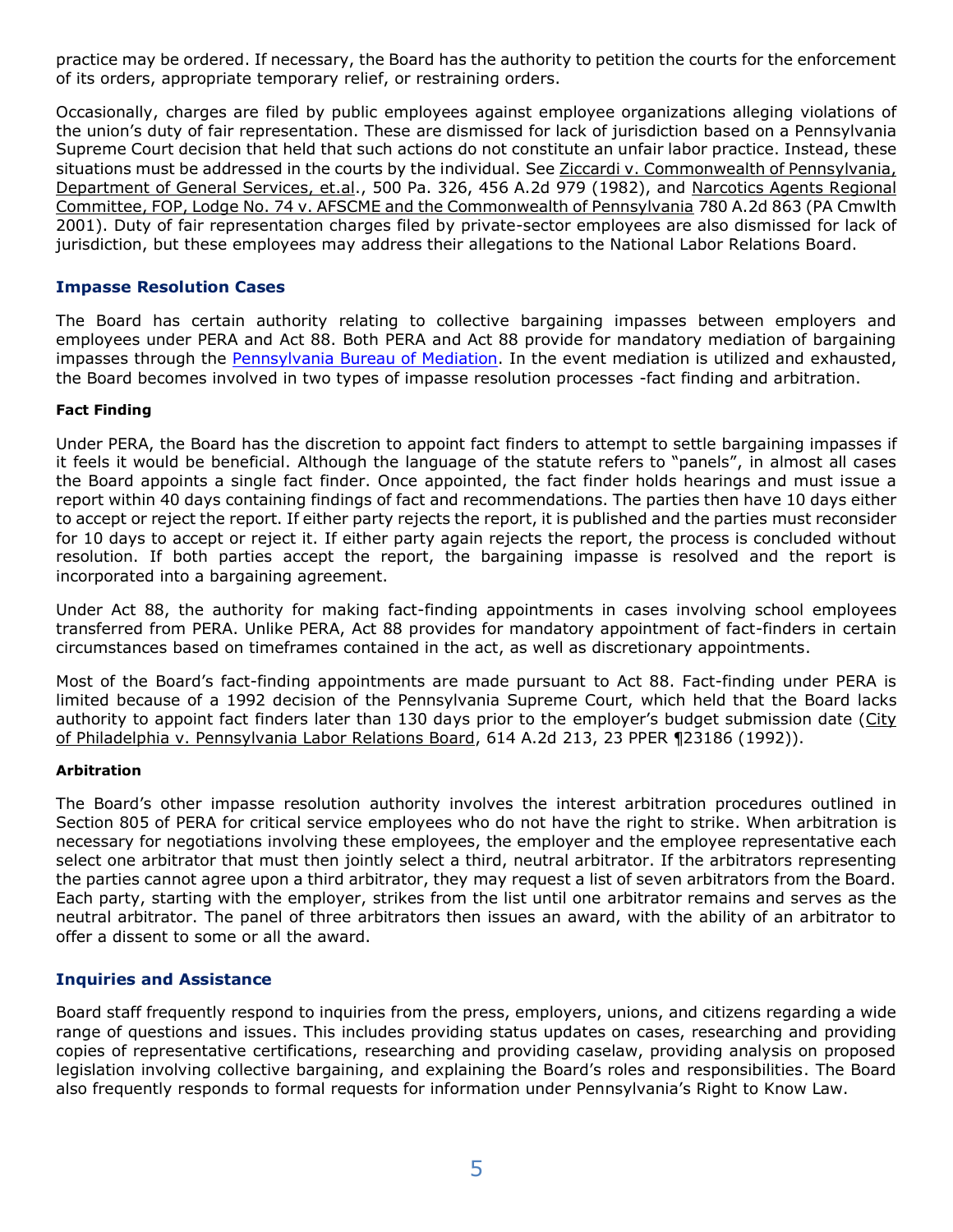### **Total Case Summary**

The following pages contain information detailing the Board's activities during the 2019 and 2020 calendar years. Statistical data is provided regarding cases filed and concluded. Please note that the information contained in this report, while believed accurate, should not be relied upon for legal research.

In 2019, a total of 392 cases were filed with the board, including 292 cases under PERA, 75 under Act 111, 22 under Act 88, and 3 under PLRA. Charges of unfair practices comprised over 55% of all cases filed in 2019, while 29% of the filings were representation cases.

In 2020, the Board received 393 cases, including 306 filed under PERA, 78 under Act 111, 4 under Act 88, and 5 under PLRA. Charges of unfair practices comprised almost 61% of all cases filed in 2020, while almost 24% were representation cases.

### **Table 1: Cases Filed by Category of Employer for 2019 and 2020**

| <b>Category of Employer</b> | <b>Year Filed</b> | <b>Unfair Practice</b><br>Charge of | Representation | Clarification<br>jš | <b>Decertification</b>  | Fact-Finding   | Arbitration  |
|-----------------------------|-------------------|-------------------------------------|----------------|---------------------|-------------------------|----------------|--------------|
| <b>Authority</b>            | 2019              | 10                                  | 5              | 0                   | 0                       | 0              | $\pmb{0}$    |
|                             | 2020              | 18                                  | 8              | $\overline{2}$      | $\mathbf 1$             | $\pmb{0}$      | $\mathbf 0$  |
| Commonwealth                | 2019              | 19                                  | 3              | 13                  | 3                       | 0              | 1            |
|                             | 2020              | 26                                  | $\mathbf{1}$   | 14                  | $\pmb{0}$               | $\Omega$       | $\mathbf{1}$ |
| County                      | 2019              | 17                                  | $\overline{7}$ | 6                   | $\overline{\mathbf{4}}$ | $\pmb{0}$      | 35           |
|                             | 2020              | 38                                  | 8              | $\overline{2}$      | $\overline{2}$          | $\mathbf 0$    | 53           |
| <b>Higher Education</b>     | 2019              | 9                                   | $\overline{2}$ | $\overline{2}$      | $\mathbf 1$             | $\overline{2}$ | $\pmb{0}$    |
|                             | 2020              | 10                                  | $\overline{3}$ | $\mathbf{1}$        | $\pmb{0}$               | $\pmb{0}$      | $\mathsf 0$  |
| <b>Municipality</b>         | 2019              | 81                                  | 24             | 10                  | 3                       | 1              | 2            |
|                             | 2020              | 94                                  | 15             | 11                  | $\overline{4}$          | $\mathbf 0$    | 3            |
| <b>Non-Profit</b>           | 2019              | 1                                   | $\pmb{0}$      | 0                   | 0                       | 0              | 0            |
|                             | 2020              | $\mathbf 0$                         | $\mathbf 0$    | 0                   | 0                       | 0              | 0            |
| <b>Private Sector</b>       | 2019              | $\mathbf{1}$                        | $\mathbf 0$    | 0                   | 0                       | 0              | $\pmb{0}$    |
|                             | 2020              | $\overline{4}$                      | $\mathbf 0$    | 0                   | 0                       | 0              | 0            |
| <b>School District</b>      | 2019              | 75                                  | $\overline{2}$ | 29                  | $\mathbf{1}$            | 21             | 0            |
|                             | 2020              | 47                                  | 5              | 16                  | $\mathbf 0$             | $\overline{4}$ | $\mathsf 0$  |
| <b>Union</b>                | 2019              | $\overline{2}$                      | $\pmb{0}$      | 0                   | 0                       | $\pmb{0}$      | 0            |
|                             | 2020              | $\overline{2}$                      | 0              | 0                   | $\pmb{0}$               | $\pmb{0}$      | $\pmb{0}$    |
| <b>TOTAL</b>                | 2019              | 215                                 | 43             | 60                  | 12                      | 24             | 38           |
|                             | 2020              | 239                                 | 40             | 46                  | $\overline{7}$          | $\overline{4}$ | 57           |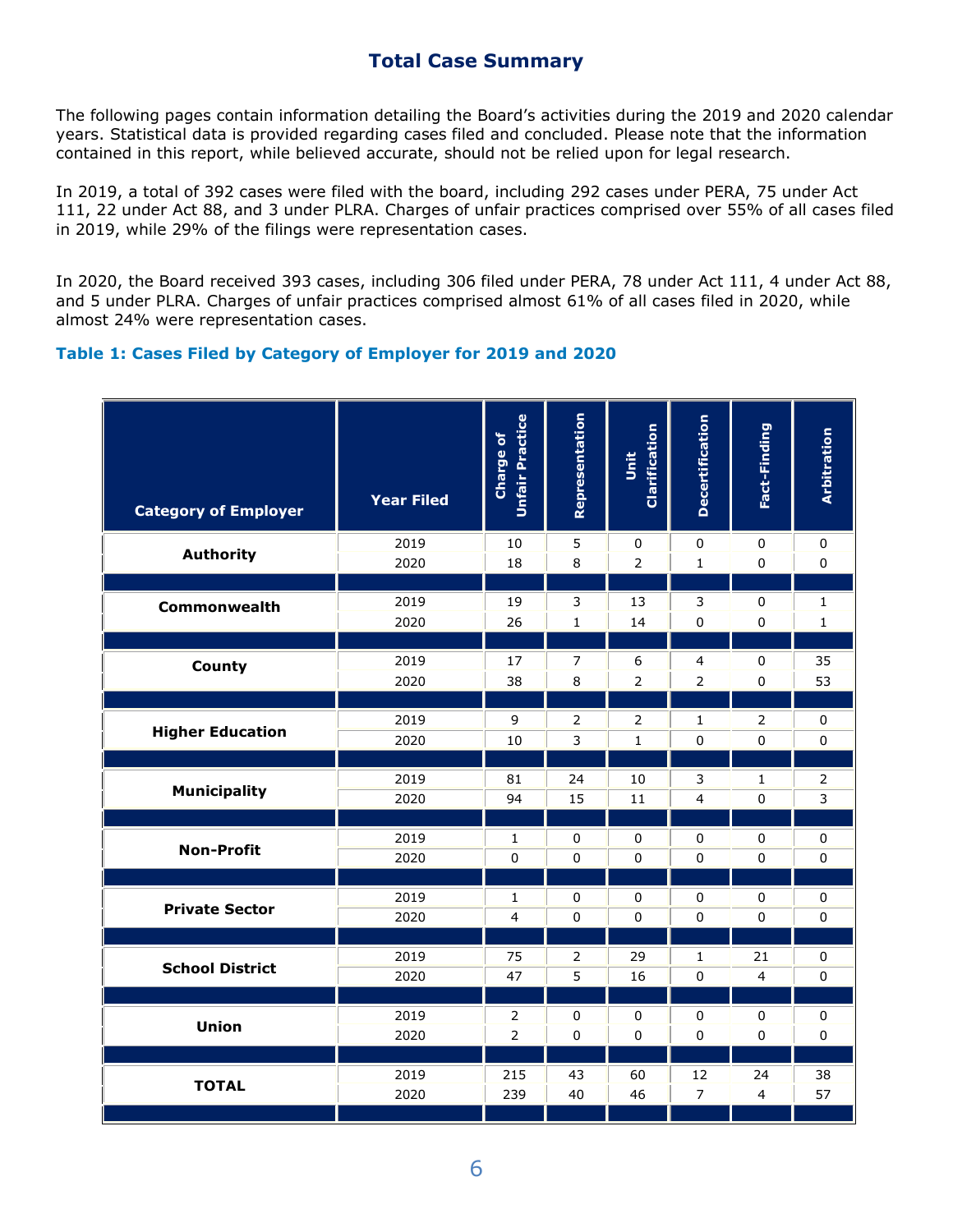### **UNFAIR LABOR PRACTICE CASES**

In 2019, a total of 215 unfair practice charges were filed. Of these, 70% were filed under PERA, 28% under Act 111, and 1% under PLRA.

In 2020, a total of 239 unfair practice charges were filed. Of these, 70% were filed under PERA, 28% under Act 111, and 1% under PLRA.

**Table 2: Unfair Practice Cases Concluded (cases do not necessarily conclude in the same year they are filed)**

| <b>Cases Concluded - Charges</b> | 2019 | 2020          |
|----------------------------------|------|---------------|
| by Board Order                   | 15   | 6             |
| by Hearing Examiner Order        | 39   | 17            |
| by Administrative Dismissal      | 8    | $\mathcal{P}$ |
| by No Complaint Letter           | 40   | 49            |
| by Nisi Order of Withdrawal      | 149  | 125           |
| <b>TOTAL</b>                     | 251  | 199           |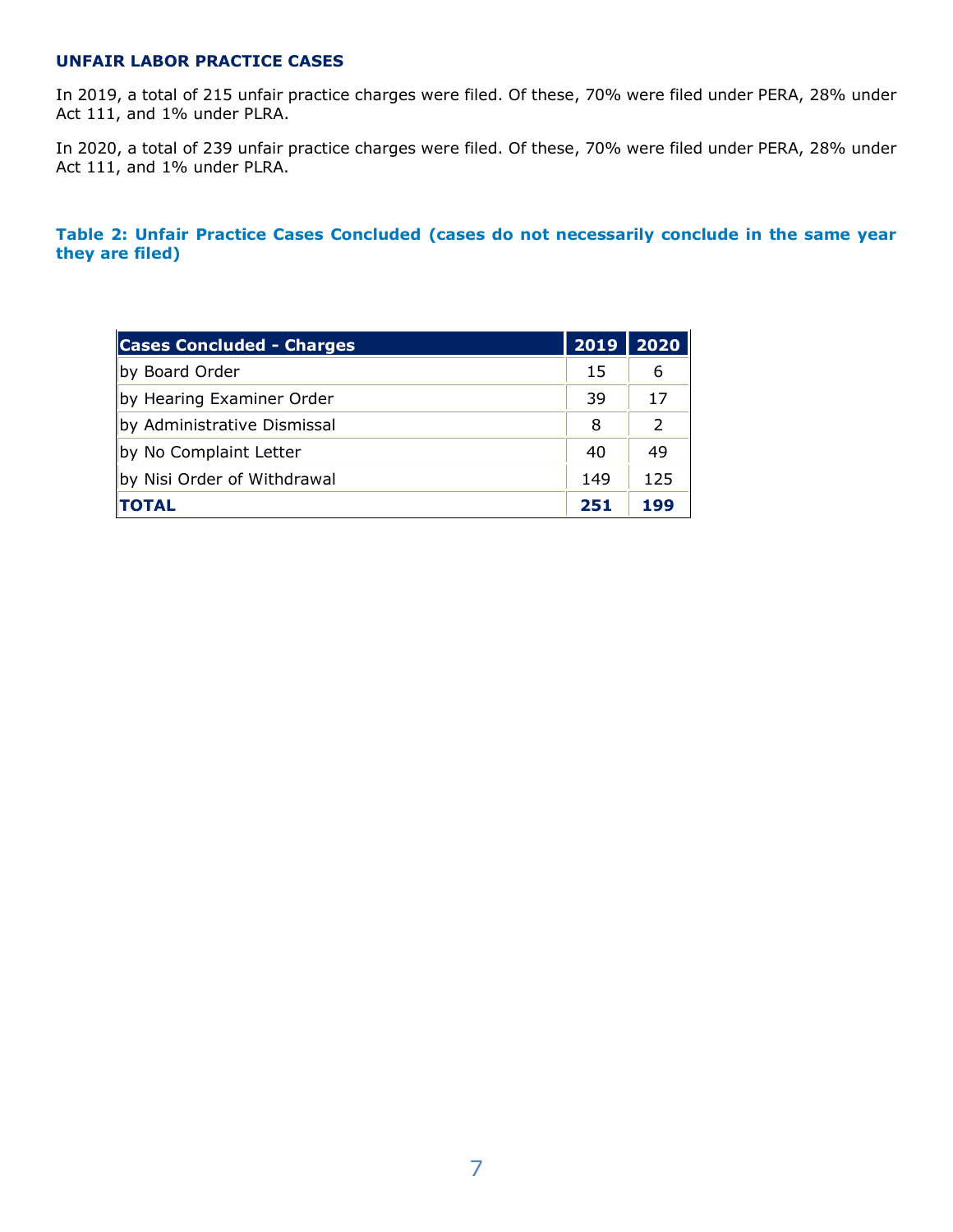#### **REPRESENTATION CASES**

In 2019, a total of 115 representation cases were filed. Of these, 88% were filed under PERA, 12% under Act 111, and 0% under PLRA.

In 2020, a total of 93 representation cases were filed. Of these, 88% were filed under PERA, and 12% under Act 111, and 0% under PLRA.

### **Table 3: Representation Cases Concluded (cases do not necessarily conclude in the same year they are filed)**

| <b>Cases Concluded - Representation</b> | 2019 | 2020          |
|-----------------------------------------|------|---------------|
| by Certification of Representative      | 7    | 11            |
| by Nisi Order of Certification          | 17   | 15            |
| by Administrative Dismissal             | 16   | 11            |
| by Nisi Order of Dismissal              | 1    | $\mathcal{L}$ |
| by Hearing Examiner                     | 10   | 8             |
| by Final Order                          | 2    | 1             |
| by Nisi Order of Withdrawal             | 11   | 21            |
|                                         |      |               |
| by Nisi Order of Unit Clarification     | 25   | 31            |
|                                         |      |               |
| by Nisi Order of Decertification        | 7    | 4             |
|                                         |      |               |
| <b>TOTAL</b>                            | 96   | 104           |
|                                         |      |               |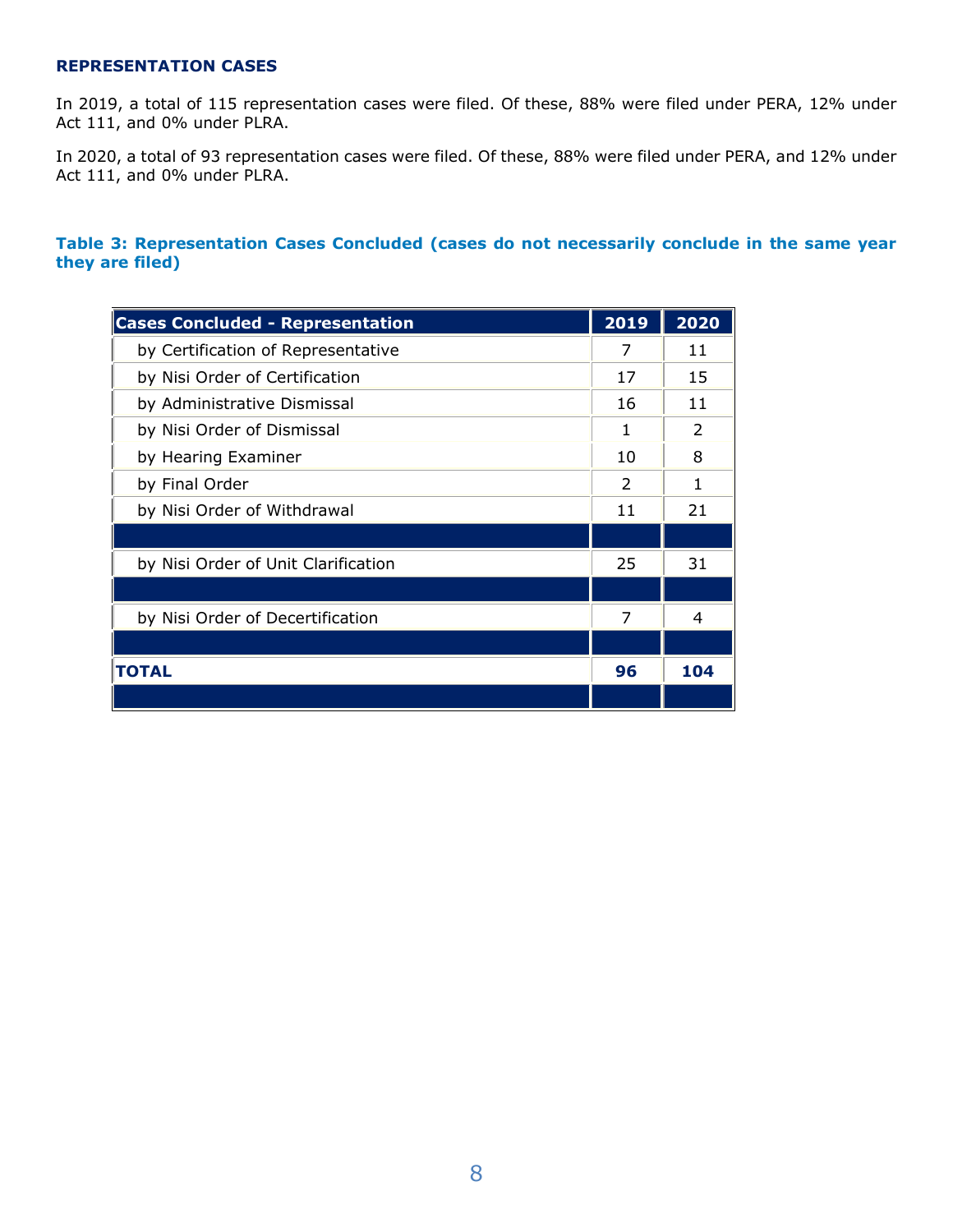## **Table 4: Elections Conducted, 2019**

|                         | <b>Representation</b><br><b>Election</b> | <b>Decertification</b><br><b>Election</b> |
|-------------------------|------------------------------------------|-------------------------------------------|
| Non-Profit              | 0                                        | U                                         |
| <b>Higher Education</b> | O                                        | O                                         |
| Commonwealth            | O                                        | n                                         |
| Authority               | 1                                        | n                                         |
| School District         | 5                                        | n                                         |
| County                  | 5                                        | ŋ                                         |
| Municipality            | 7                                        | n                                         |
| Private Sector          |                                          |                                           |
|                         |                                          |                                           |
| <b>TOTAL</b>            | 18                                       | n                                         |
|                         |                                          |                                           |

## **Table 5: Elections Conducted, 2020**

|                         | <b>Representation</b><br><b>Election</b> | <b>Decertification</b><br><b>Election</b> |
|-------------------------|------------------------------------------|-------------------------------------------|
| Non-Profit              | 0                                        |                                           |
| <b>Higher Education</b> | O                                        |                                           |
| Commonwealth            | n                                        | n                                         |
| Authority               | 3                                        | ŋ                                         |
| School District         | n                                        | n                                         |
| County                  | 3                                        | n                                         |
| Municipality            | 11                                       |                                           |
| <b>Private Sector</b>   |                                          |                                           |
|                         |                                          |                                           |
| <b>TOTAL</b>            | 17                                       |                                           |
|                         |                                          |                                           |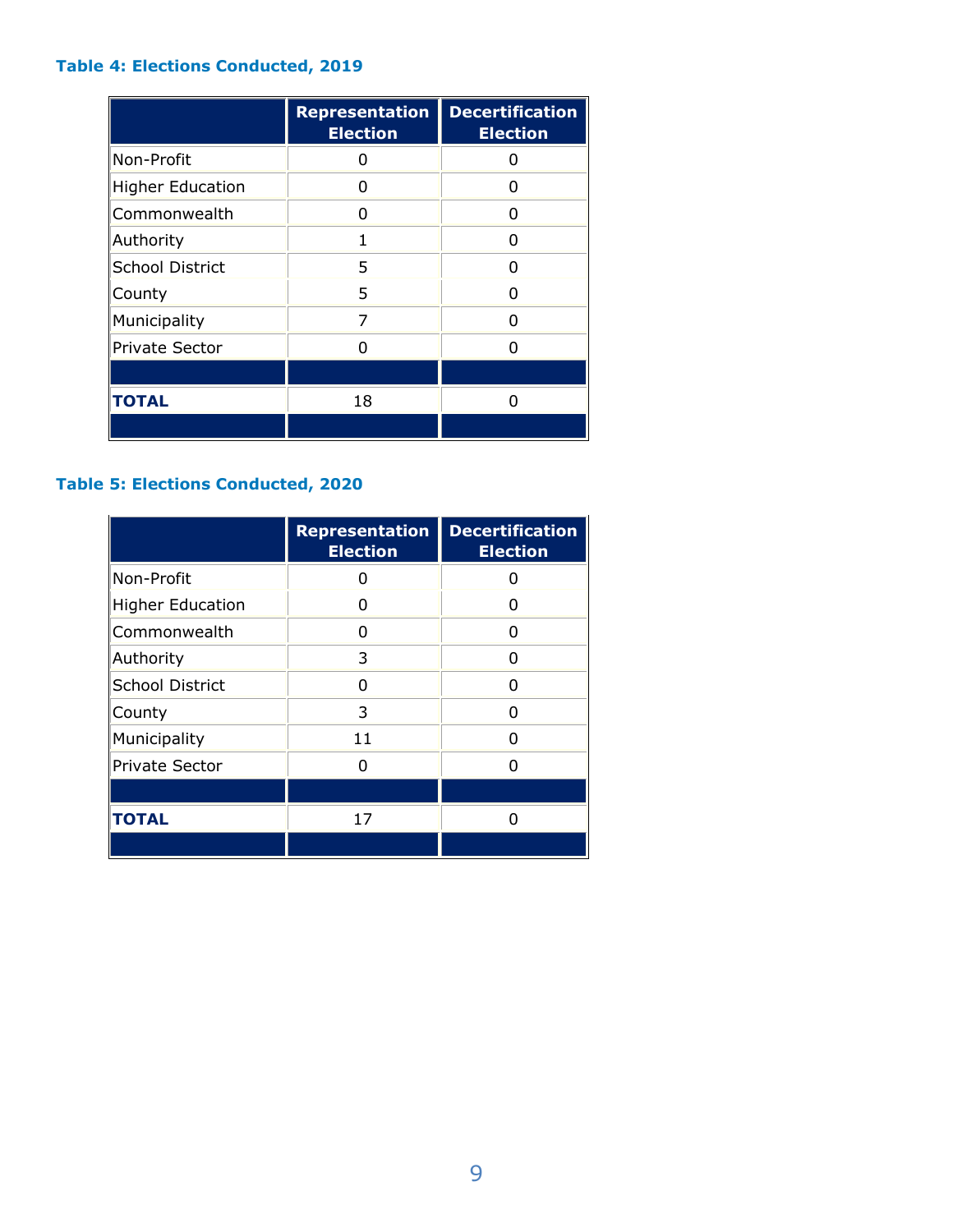### **Summaries of Board Orders**

The Board issues several different types of orders. The most common type of board order is a final order. Parties may appeal hearing examiner decisions by filing exceptions with the Board. After considering the exceptions, the Board issues a final order dismissing or sustaining the exceptions in whole or in part, or may remand the case to the hearing examiner for further proceedings.

Another common board order is a final order dismissing exceptions to an administrative dismissal. The Board Secretary may administratively dismiss a charge or petition if it is untimely, if it fails to state a cause of action, or if the document filed is not a signed and notarized original. Parties may appeal administrative dismissals by filing exceptions with the Board. If the exceptions are sustained, the Board issues an order remanding the case to the Board Secretary for issuance of a complaint. Otherwise, the exceptions are dismissed through issuance of a board final order.

Summaries of the final orders issued by the Board in 2019 and 2020 are provided below. Citations for the Board's orders are given as the Board's case number and the Pennsylvania Public Employee Reporter (PPER) reference.

#### **FINAL ORDERS**

Shamokin Area Education Association, PSEA/NEA v. Shamokin Area School District, PERA-C-17-337-E, 50 PPER 54 (Final Order, February 19, 2019). Sustained finding of a violation of Section 1201(a)(1) and (5) of PERA.

Oil City Education Support Professionals, PSEA/NEA v. Oil City Area School District, PERA-C-17-362-W, 50 PPER 68 (Final Order, March 19, 2019). Dismissed allegations of violation of Section 1201(a)(1) and (5) of PERA.

AFSCME District Council 47, Local 2187 v. City of Philadelphia, PERA-C-17-187-E, 50 PPER 75 (Final Order, April 16, 2019). Dismissed allegations of violation of Section 1201(a)(1) and (5) of PERA as untimely.

Fraternal Order of Transit Police, FOP Lodge 109 v. Southeastern Pennsylvania Transportation Authority, PERA-C-17-55-E, 50 PPER 76 (Final Order, April 16, 2019). Sustained finding of a violation of Section 1201(a)(1) and (5) of PERA.

In the Matter of the Employes of University of Pittsburgh, PERA-U-17-149-W, 50 PPER 84 (Final Order, May 21, 2019). Affirmed Proposed Order of Unit Clarification.

AFSCME District Council 47, Local 2187, AFL-CIO v. City of Philadelphia, PERA-C-17-43-E, PPER \_\_ (Final Order, July 16, 2019). Dismissed allegations of violation of Section 1201(a)(5) of PERA.

Fraternal Order of Police Lodge 5 v. City of Philadelphia, PF-C-15-42-E, PF-C-15-53-E, \_\_ PPER \_\_ (Final Order, July 16, 2019). Dismissed allegations of violation of Section 6(1)(a) and (e) of the PLRA at PF-C-15-42-E as prematurely filed. Dismissed allegations of violation of Section 6(1)(a), (c) and (e) of the PLRA at PF-C-15-53-E.

International Association of Fire Fighters, Local 104, AFL-CIO v. City of Wilkes-Barre, PF-C-16-83-E, \_\_ PPER  $\left($  Final Order, July 16, 2019). Dismissed allegations of violation of Section 6(1)(a) and (c) of the PLRA.

Teamsters Local Union No. 261 v. Lawrence County, Lawrence County Prison Board, PERA-C-18-29-W, 51 PPER 18 (Final Order, August 20, 2019). Sustained finding of a violation of Section 1201(a)(1) and (3) of PERA.

Fraternal Order of Police, Lodge 5 v. City of Philadelphia, PF-C-17-27-E, 51 PPER 28 (Final Order, October 15, 2019). Dismissed allegations of violation of Section 6(1)(a) and (e) of the PLRA.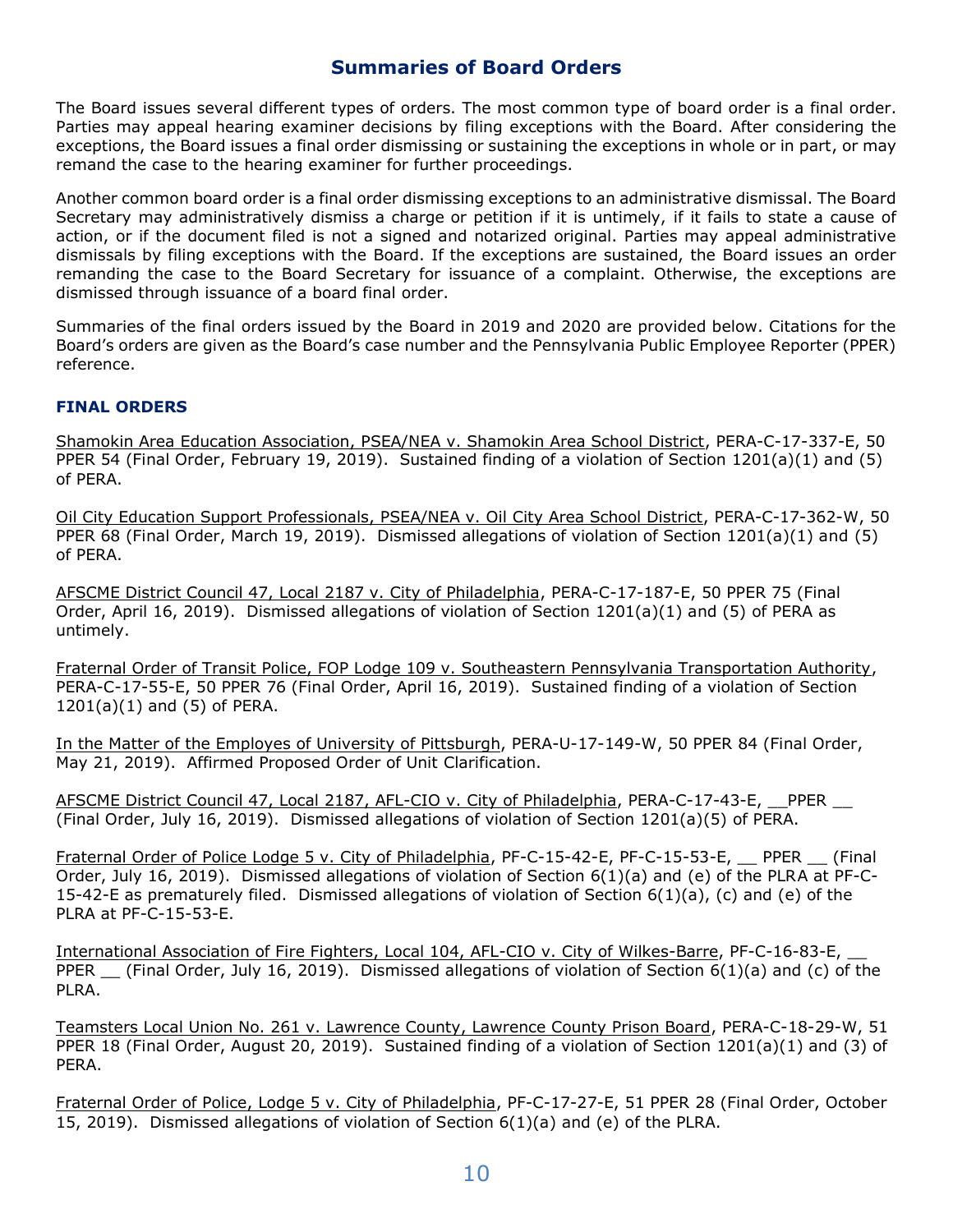Teamsters Local Union No. 249 v. City of Pittsburgh, PERA-C-18-140-W, \_\_ PPER \_\_ (Final Order, December 17, 2019). Sustained finding of a violation of Section 1201(a)(1) and (5) of PERA.

International Brotherhood of Teamsters, Local No. 8 v. Pennsylvania State University, PERA-C-18-303-E, 51 PPER 47 (Final Order, January 21, 2020). Sustained finding of a violation of Section 1201(a)(1) and (5) of PERA and dismissed allegations of violation of Section 1201(a)(8) of PERA.

Faculty Federation of Community College of Philadelphia, Local 2026 AFT, AFL-CIO v. Philadelphia Community College, PERA-C-17-332-E, \_\_ PPER \_\_ (Final Order, April 21, 2020). Dismissed allegations of violation of Section 1201(a)(1), (3) and (5) of PERA.

Lackawanna County Deputy Sheriff's Association v. Lackawanna County, Lackawanna County Sheriff, PERA-C-18-103-E, PPER (Final Order, April 21, 2020). Sustained finding of a violation of Section 1201(a)(1) and (3) of PERA.

Officers of Towamencin Township Police Department v. Towamencin Township, PF-C-18-11-E, PPER \_\_ (Final Order, July 21, 2020). Sustained finding of a violation of Section 6(1)(a) and (e) of the PLRA.

In the Matter of the Employes of Pennsylvania State System of Higher Education (Indiana University), PERA-U-19-27-E, PPER (Final Order, September 15, 2020). Affirmed Proposed Order of Unit Clarification.

Allegheny County Prison Employees Independent Union v. Allegheny County, PERA-C-19-113-W, \_\_ PPER (Final Order, December 15, 2020). Sustained finding of a violation of Section 1201(a)(1) and (5) of PERA.

### **FINAL ORDERS DISMISSING EXCEPTIONS TO ADMINISTRATIVE DISMISSALS**

Fraternal Order of Police, Delaware County Lodge 27 v. Yeadon Borough, PF-C-18-100-E (Final Order, January 8, 2019). Dismissed allegations of violation of Section 6(1)(a) and (e) of the PLRA.

In the Matter of the Employes of Bristol Township, PERA-D-18-272-E, 50 PPER 77 (Final Order, April 16, 2019). Dismissed Petition for Decertification.

Pennsylvania State Troopers Association v. Commonwealth of Pennsylvania, Pennsylvania State Police, PF-C-19-13-E, 50 PPER 85 (Final Order, May 21, 2019). Dismissed allegations of violation of Section 6(1)(a) and (c) of the PLRA.

Angelique Jenkins v. Transport Workers Union Local 234, PERA-C-19-61-E, \_\_ PPER \_\_ (Final Order, July 16, 2019). Dismissed allegations of violation of Section 1201(b)(1), (2), (3), (4) and (9) of PERA.

Fraternal Order of Transit Police v. Southeastern Pennsylvania Transportation Authority, PERA-C-19-219- E, \_\_ PPER \_\_ (Final Order, December 17, 2019). Dismissed allegations of violation of Section 1201(a)(1) and (5) of PERA.

Springfield Township Police Bargaining Unit v. Springfield Township, PF-C-20-25-E, PPER (Final Order, July 21, 2020). Dismissed allegations of violation of Section  $6(1)(a)$ , (b), (c), (d), (e) and (f) of the PLRA.